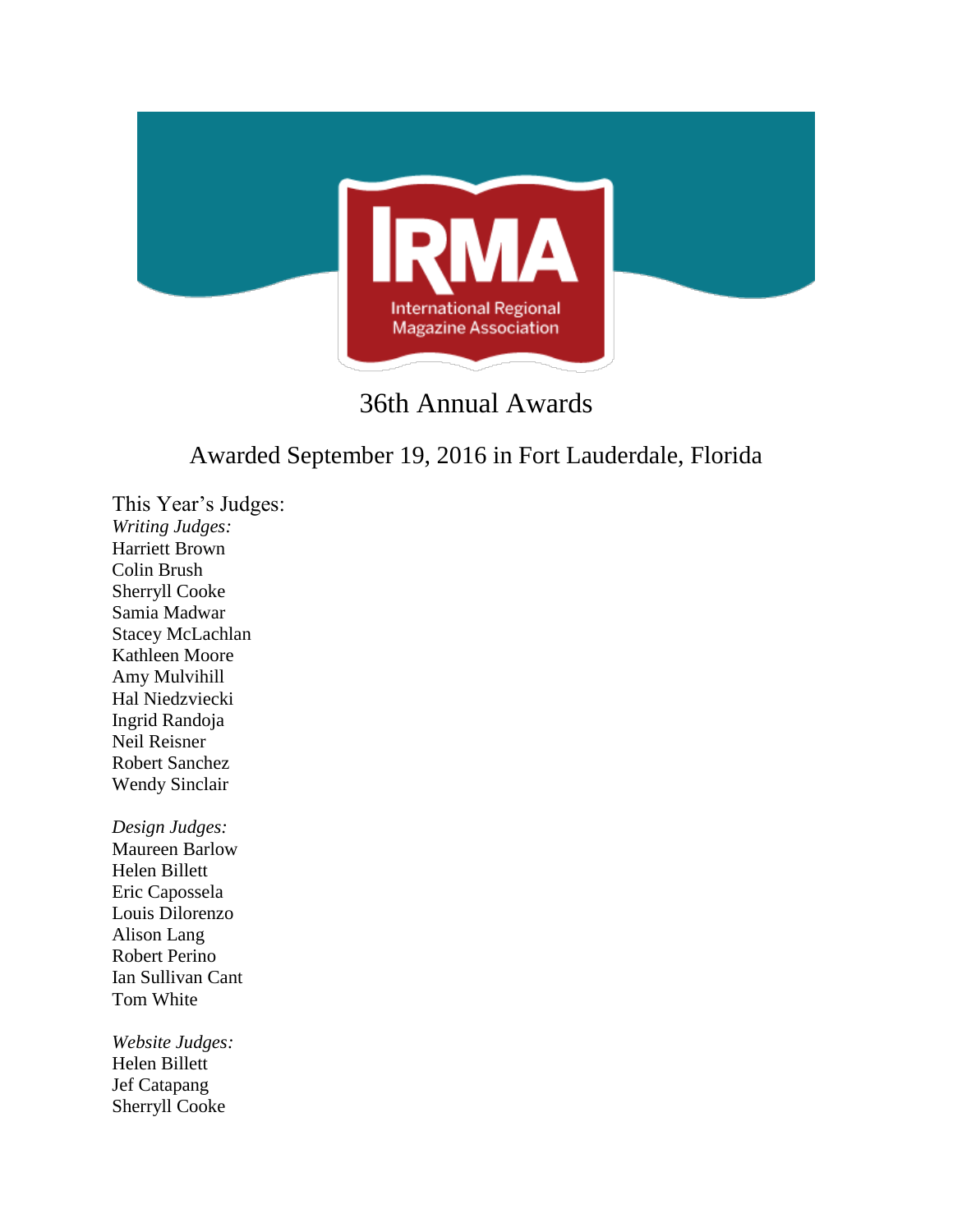## Dedicated to Herman Floyd Kelly, Jr. 1938-2016 IRMA Executive Director 1995-2008



# Public Issues

## **Award of Merit – Mountain Home**

*For 169 Years, Got Milk!* by Brenda O'Meara, June 2015 How rare in the age of mega-farms to find a farm family passing down a legacy over generations. An unusual profile about an unusual family.

## **Bronze – Arizona Highways**

*For Land's Sake* by Annette McGivney, July 2015

Skillfully told primer on the proposed protection of a local natural landmark. Well done.

*Tie for Bronze*

## **Bronze – Cottage Life**

*Beyond the Honeybee* by Jennifer Kingsley, Spring 2015 This story takes a complicated, science-based issue that could have been mindnumbing and makes it accessible.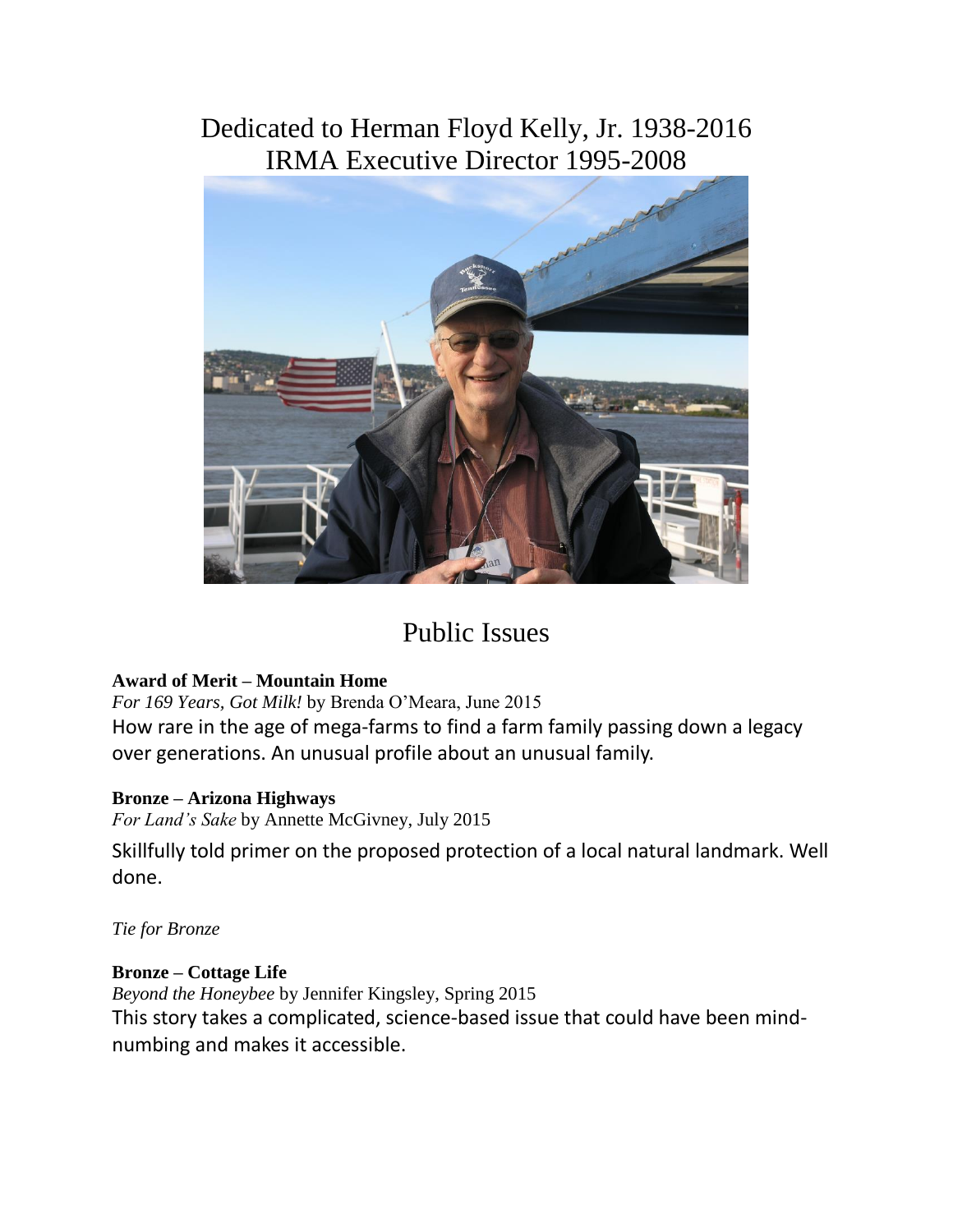#### **Silver – Adirondack Life**

*Twenty Million and a Hyphen* by Ned Rauch, November/December 2015 Well reported and written piece about an important local issue.

#### **Gold – Down East: The Magazine of Maine**

*Shattered* by Virginia M. Wright, July 2015 A deep dive into an important and undercovered subject. Comprehensive reporting, edgy writing.

## Historic Feature 30,000 or less APR

## **Award of Merit – Maine Boats, Homes & Harbors**

*American Eagle* by James Craig, April/May 2015 This was a fascinating look at the man behind what's now a core symbol of American nationhood, and expertly written.

#### **Bronze – Lake Superior Magazine**

*A Night to Remember* by Dennis Anderson and Rick Fowler, October/November 2015 A very interesting story that has the feel of a good storyteller reminiscing.

#### **Silver – Missouri Life**

*Playing for Blood* by Ron Soodalter, April 2015 I thoroughly enjoyed the pacing of this piece and the rich details that brought the time period to life.

**Gold – Colorado Life** *Zebulon Pike* by Nancy Pike Hause, Nov/Dec 2015 A comic tragedy. I am impressed and entertained by Pike's mission.

## Historic Feature 30,000 or more APR

**Award of Merit – Nebraska Life** *Summer at Winter Quarters* by Matt Masich, July/August 2015

**Award of Merit – Arizona Highways** *Of Prehistoric Proportions* by Kayla Frost, May 2015

## **Bronze – Cottage Life**

*Who's That Man?* by Charlotte Gray, Joseph Boyden and Douglas Hunter, Summer 2015 This is informative and is a different take on what's probably a well-worn idea.

#### **Silver – Texas Highways**

*Celebration of Independence* by James L. Haley, March 2015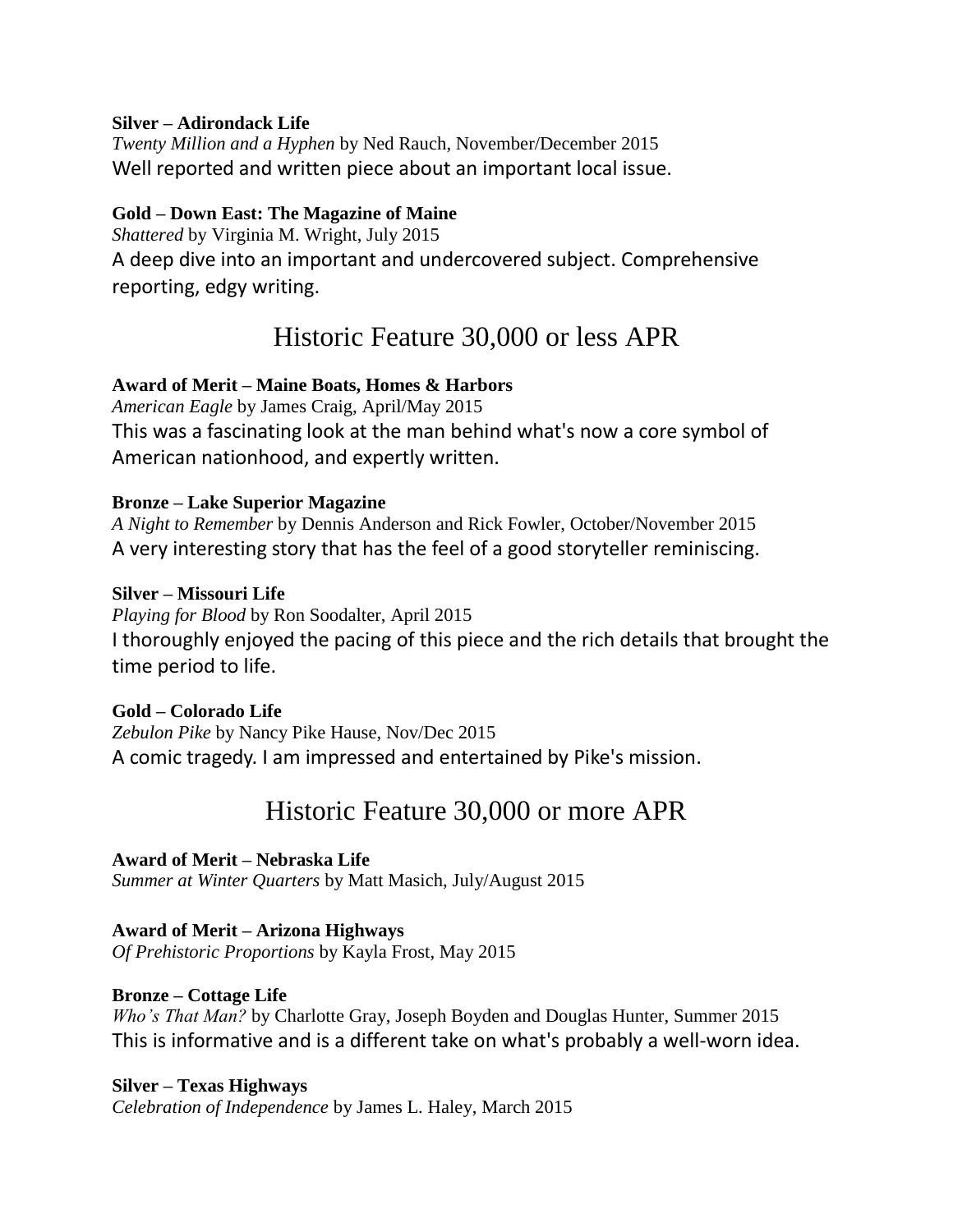This is a pro at work. Thoughtful yet easy to read.

## **Gold – Adirondack Life**

*Conservation's Dark Side* by Amy Godine, January/February 2015 Of all the entries in this category, I learned the most from this one. Wellresearched work, and the writing is light (but not flippant) and tight.

## Nature and Environment Feature

## **Award of Merit – Lake Superior Magazine**

*Last of the Gray Ghosts* by Cheryl Lyn Dybas, October/November 2015 An excellent and important piece deserving recognition.

## **Award of Merit – Arizona Highways**

*Ba'cho* by Annette McGivney, August 2015 Strong reporting and anecdotes, and a timely, even urgent, issue make this a compelling read.

## **Bronze – Yukon, North of Ordinary**

*Managing the Herd* by Kelly Milner, Fall 2015 Interesting story focused around an engaging community moment.

## **Silver – Adirondack Life**

*Bird Land* by Christine Jerome, Annual Guide to the Great Outdoors 2015

I love the wit and humor here, right from the opening line. The writing is lively and kept my interest.

## **Gold – Cottage Life**

*It's a Hard Knock Life* by Philip Preville, May 2015 Super engaging writing... I was hooked right away!

## Travel Feature

## **Award of Merit – The Iowan**

*Touring Iowa's Great River Road* by Dan Weeks, Sept/Oct 2015 Appealingly visual travel package that explains well not just where to go, but why to go.

## **Award of Merit – Texas Highways**

*The Lure of the Llano* by E. Dan Klepper, April 2015 Some very nice descriptive writing highlights this piece, particularly the lede and the end.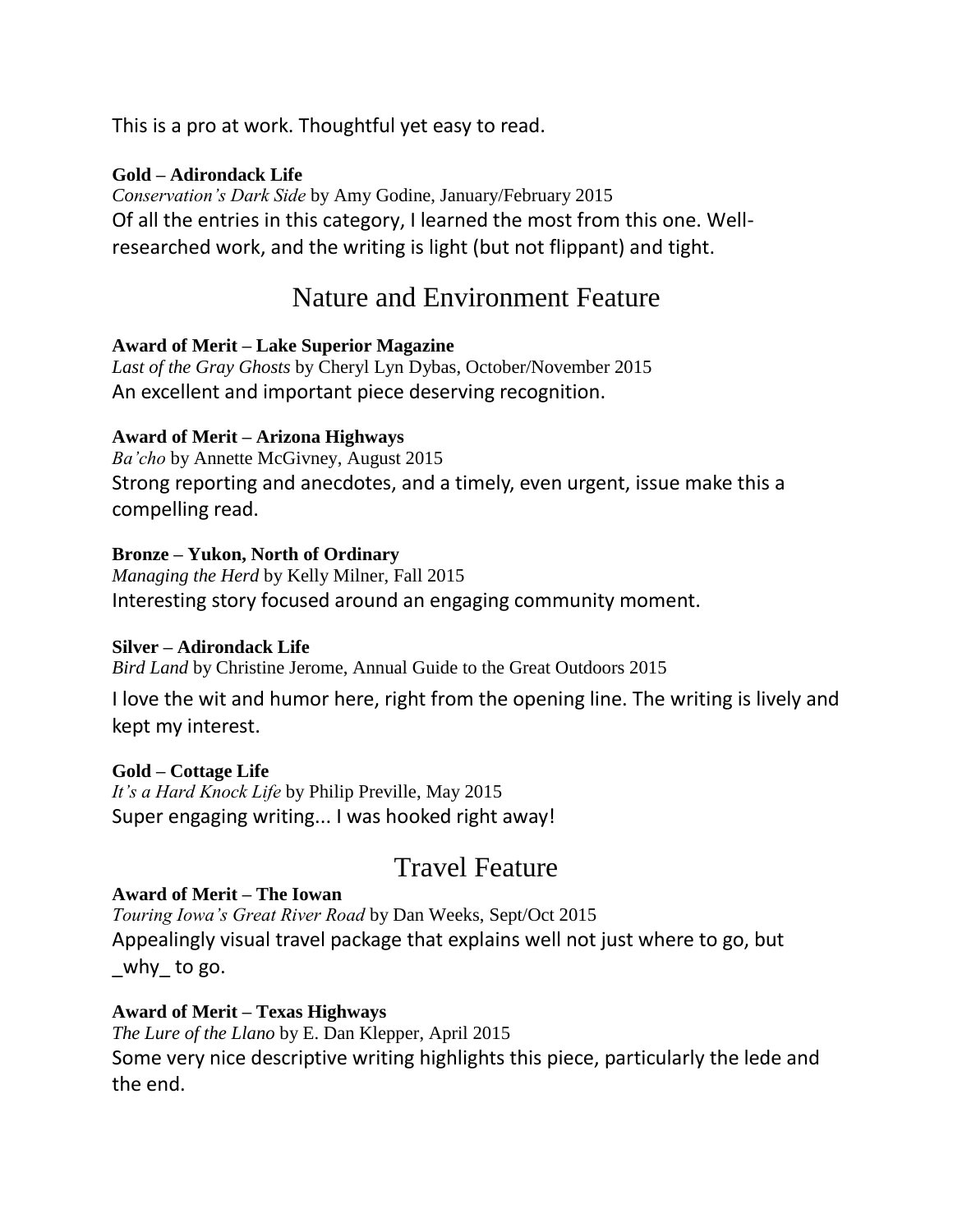#### **Award of Merit – Adirondack Life**

*Johns Brook Lodge, the Last Resort* by Luke Cyphers, Annual Guide to the Great Outdoors 2015 Solid reporting and good writing. Doesn't hit me over the head with a list of things to do or see, rather makes me want to do and see them.

#### **Award of Merit – Maine Boats, Homes & Harbors**

*Eagle Island* by Mimi Bigelow Steadman, November/December 2015 Strong reporting and anecdotes, and a timely, even urgent, issue make this a compelling read.

#### **Bronze – British Columbia Magazine**

*Fall Road Trips Special* by Ryan Stuart, Desiree Miller and David Webb, 014 Annual Guide to the Great Outdoors An attractive, user-friendly resource for wanderlusting readers.

#### **Silver – Cottage Life**

*Out on the Land* by Margo Pfeiff, Winter 2015 This is a great story. I was fascinated by Nunavut.

#### **Gold – New Mexico Magazine**

*A Turning Point in Turner Country* by Dave Herndon, June 2015 The best travel writing is more than merely a catalog of places to go and things to see. Rather it paints a picture of a place, takes the reader there, covering sites, history, flora, fauna, the essence of gestalt of the place. This piece does it.

## Art and Culture Feature

#### **Award of Merit – Saltscapes**

*Lennie's Dream* by Philip Lee, April 2015 Some very nice descriptive writing highlights this piece, particularly the lede and the end.

#### **Award of Merit – Yukon, North of Ordinary**

*Rock 'N' Roll, Caesar Salads, and a Missed Date with Royalty* by Leighann Chalykoff, Summer 2015

The story itself is entertaining and interesting and the never waivers in poignancy throughout the article.

#### **Award of Merit – Maine Boats, Home & Harbors**

*Baskets With Spirit* by Billy Ray Simms, Issue 136 Boat Show 2015 Wow, this is how you cover an artist's story.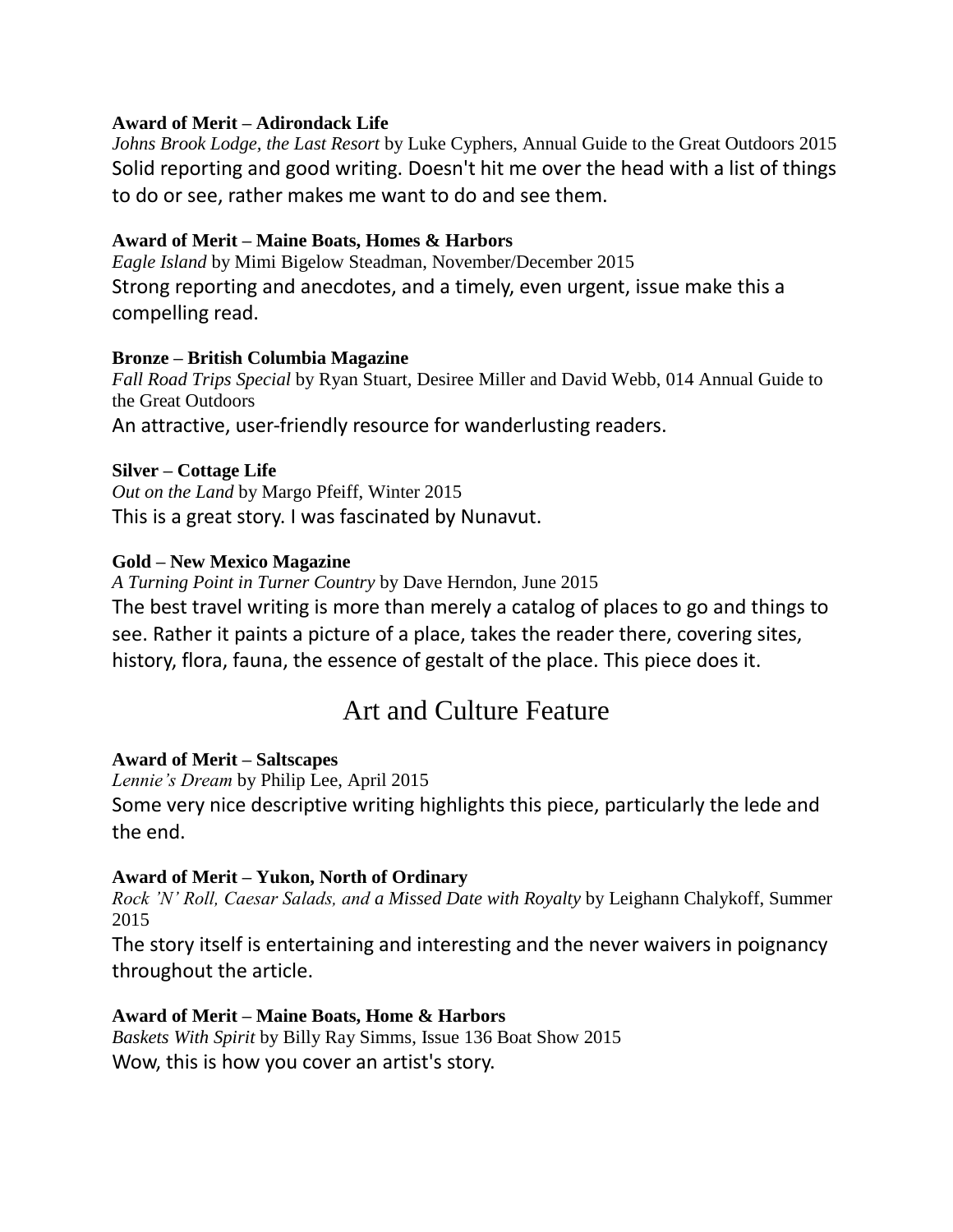#### **Award of Merit – Acadiana Profile**

*Lache Pas* by Melanie Warner Spencer, December 2015/January 2016 A visceral and mature article. It's very moving and as a reader, I can sense an importance in the tradition.

#### **Bronze – Adirondack Life**

*Rocking the Boathouse* by Elizabeth Folwell, At Home in the Adirondacks 2015 I found it captivating throughout. It feels like a very small but powerful story - I admire the content.

#### **Silver – New Mexico Magazine**

*A Gift From the Wind* by John Muller, August 2015

Wow, that is a very comprehensive look at a fascinating artistic family.

#### **Gold – Arkansas Life**

*Of House and Home* by Katie Bridges, June 2015

A well-executed piece and a well-chosen topic, extremely relevant to the magazine's audience.

## General Feature

#### **Award of Merit – Saltscapes**

*Healing Roots* by Mary-Frances Lynch, September/October 2015 Really respectful, thoughtful and interesting piece about the roots of Mi'kmaq medicine in Atlantic Canada. Really well done.

#### **Award of Merit – New Mexico Magazine**

*Unbroken in NM* by Stephanie Pearson, March 2015 Really nice job here. There was good information about characters, and that developed across the sections.

#### **Bronze – Cottage Life**

*The Original Loveboat* by Roy McGregor, Early Summer 2015 Fun. Interesting. Thoughtful. This was an enjoyable (but too short) read. I was left wanting more.

*Tie for Bronze*

#### **Bronze – Down East: The Magazine of Maine** *The Belfast Operation* by Brian Kevin, January 2015 Great effort on what likely was a difficult story to report.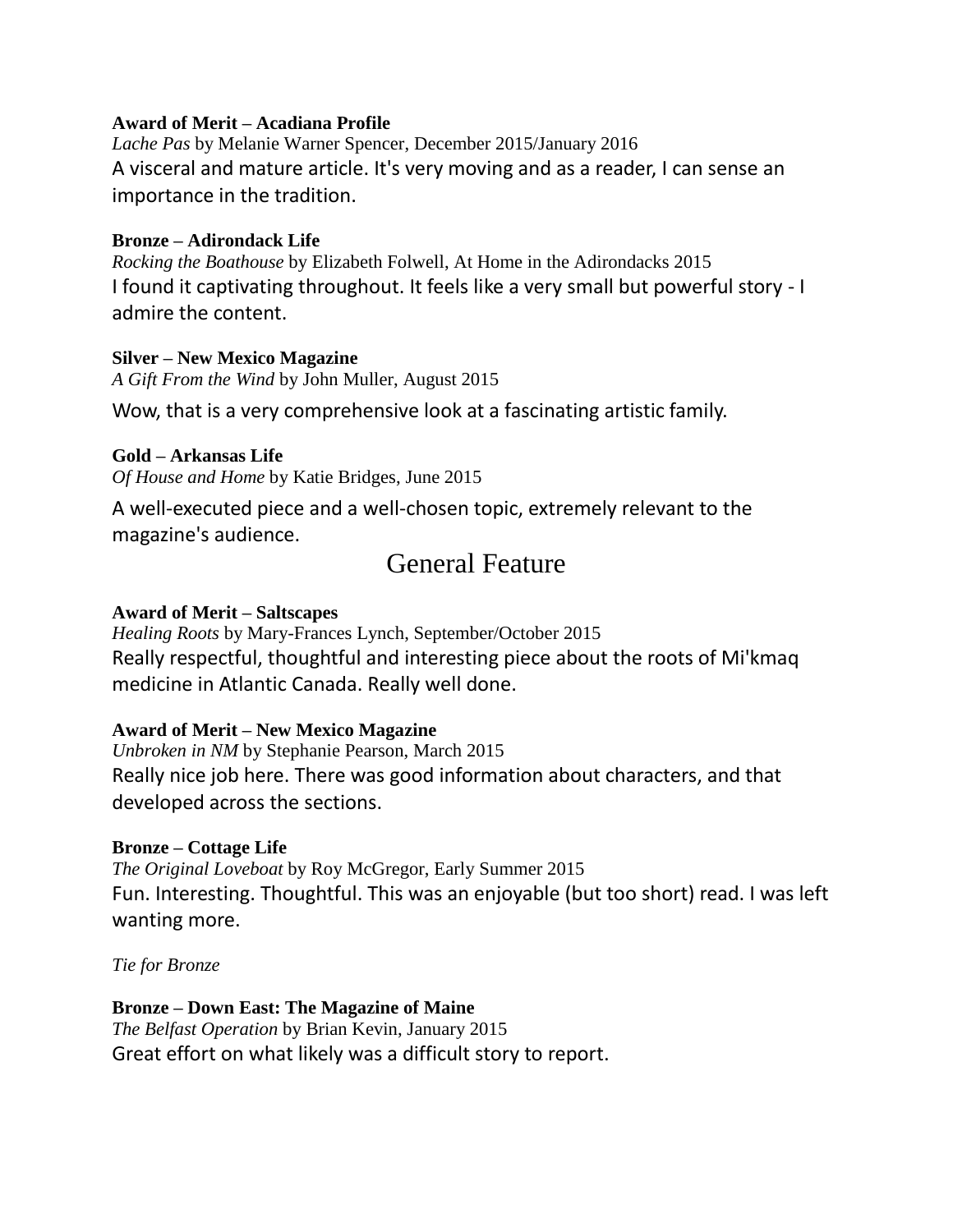#### **Silver – Maine Boats, Homes & Harbors**

*Beyond the Black Lines* by W. Hodding Carter, Issue 137 November/December 2015 Fun topic and solid, informative writing. Nice work. Great to see this quality in a smaller regional magazine.

#### **Gold – Adirondack Life**

*Manhunt* by Brian Mann, November/December 2015 Good reporting highlights this story. Very informative and enjoyable work.

## Profiles

**Award of Merit – Arkansas Life** *Portrait of the Artist* by Jordan P. Hickey, July 2015 Fantastic, gripping story.

#### **Award of Merit – Adirondack Life**

*Sugar House Creamery* by Annie Stoltie, July/August 2015 Delicious details and intriguing characters.

#### **Award of Merit – New Mexico Magazine**

*Tony Hillerman: An Open Book* by Charles C. Poling, October 2015 A solid, well-written profile of a fascinating character.

#### **Bronze – Arizona Highways**

*Sir David* by Kathy Montgomery, December 2015 A gentle, sweet profile to match what is obviously a gentle, sweet man.

#### **Silver – The Iowan**

*Iowan Icon: Bob Dorr* by Avery Gregurich, July/August 2015 Couldn't stop reading!

#### **Gold – Colorado Life Magazine**

*San Luis Valley Gators* by Matt Masich, March/April 2015 Lively writing and an even livelier subject make this a fun profile to read.

## Reader Service Article

#### **Award of Merit – Missouri Life**

*Festival Frenzy* by Jonas Weir, April 2015

What makes this shine is that editors allotted space for detailed descriptions and even the history of each event and highlighted with examples what makes each one unique.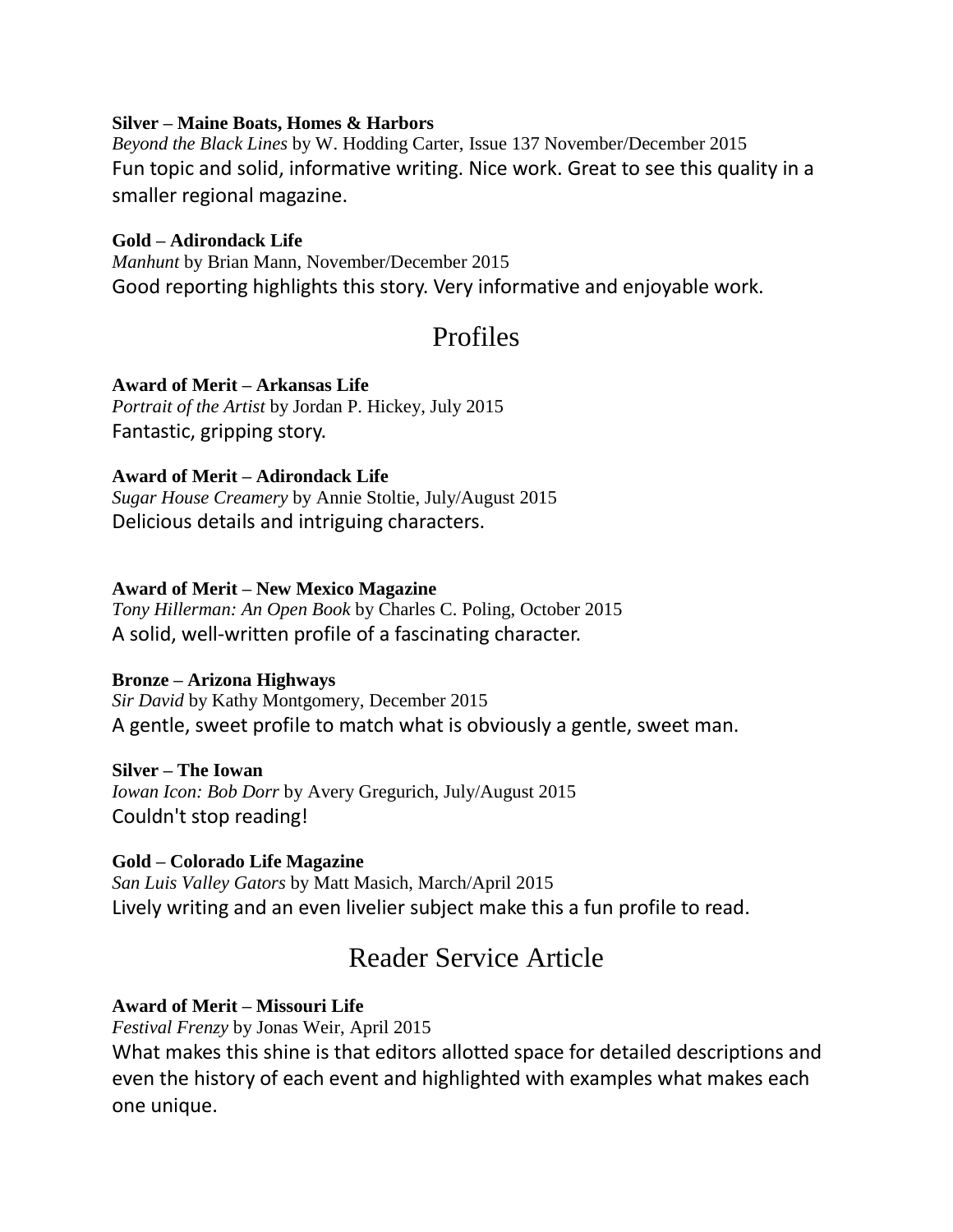#### **Award of Merit – Louisiana Life**

*Beyond the Ballot* by Jeremy Alford, September/October 2015 This is a comprehensive, well thought out piece by someone who knows Louisiana politics.

## **Award of Merit – Texas Highways**

*Lakes, Sweet Lakes* by Dan Oko, July 2015 Nicely done.

## **Bronze – Arizona Highways**

*Weekend Getaways* by Robert Stieve, Kelly Vaughn, Noah Austin, January 2015 A nicely done piece, with a little bit of everything.

*Tie for Bronze*

#### **Bronze – Arkansas Life**

*The Natural State of Parks* by Nicholas Hunt, October 2015 Very nice and comprehensive with a lovely tone.

#### **Silver – Adirondack Life**

*Small Feats* by Lisa Plumley Mintz, July/August 2015 This one is good, encouraging and optimistic  $-$  you really  $*$ can $*$  hike with your kids.

## **Gold – Cottage Life**

*Best Summer Ever* by Naomi Buck, Jackie Davis, Anita Lahey and Christine Sismondo, Summer 2015

Love this well written and inviting piece. It addresses parents' summer nightmare: "I'm bored, there's nothing to do"!

## Hed & Dek

## **Bronze – Texas Highways**

*Silo House Rules-Casual and Classy at the Chicken Farm* by Jane Wu, July 2015 A solid and straightforward Hed and Dek. It fits and has charm.

## **Silver – Arizona Highways**

*She Knows Dam Well* by Kathy Montgomery, March 2015 This one made me chuckle. To me, that's a big plus when it comes to heds and deks!

## **Gold – Missouri Life**

*The Notorious B&G* by Jonas Weir, February 2015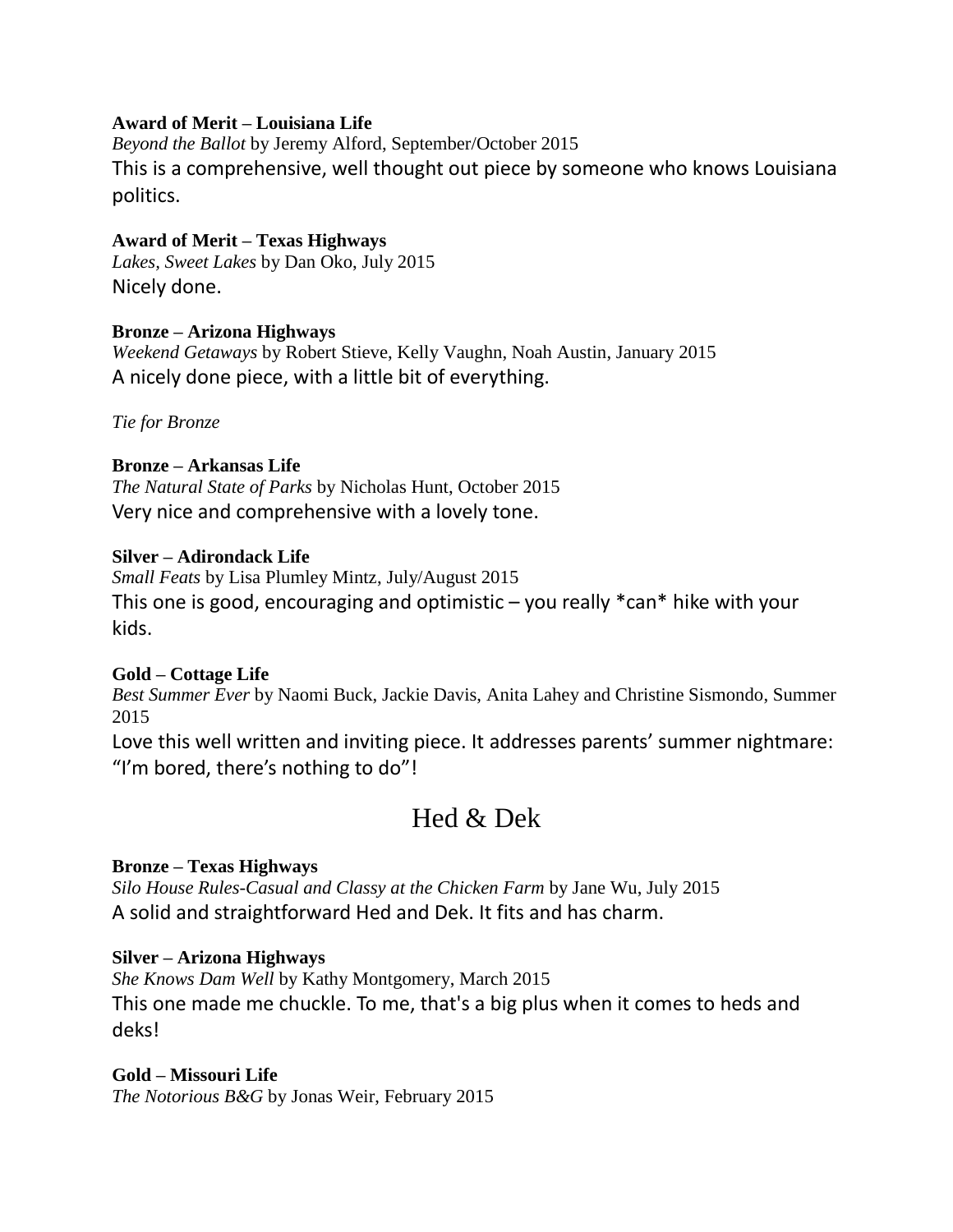Yes this is inspired and I can't believe no one has ever done this header before with reference to biscuits and gravy. Simply wonderful!

## Essay

#### **Bronze – Maine Boats, Homes & Harbors**

*Roll or Die* by Paul Molyneaux, Issue 133 February/March 2015 What a cool concept. I wish there were more here, because I would definitely read it.

#### **Silver – Arizona Highways**

*The Long Deep Trails of Water* by Craig Childs, June 2015 I get a good sense of place, so much of the story works.

#### **Gold – Down East: the Magazine of Maine**

*My Intractable, Gun-Loving Anti-Government Right-Wing Cousin (Who I Like a Lot)* by Ron Currie Jr., December 2015 A great example of a loving essay on a topic that quickly divides people. It's thoughtful but far from mean-spirited. Nice work.

## Column

## **Award of Merit – Mountain Home**

*A Peacable Kingdom, "Mags, You Have to Tell the Garage Story!", and Home Economics 101* by Maggie Barnes, 2015 Warm and funny, great storytelling.

**Bronze – Louisiana Life** *Rural Life* by Melissa Bienvenue, 2015 I might never forget, "But Dad, its neck is so soft."

## **Silver – Delaware Beach Life**

*Flotsam & Jetsam* by Fay Jacobs, 2015 Very strong, with interesting new information, which is rarely seen in commentary.

**Gold – Adirondack Life**

*Short Carries* by Annie Stoltie, 2015 These columns are wonderful little meditations on key aspects of living in the Adirondacks.

*Tie for Gold*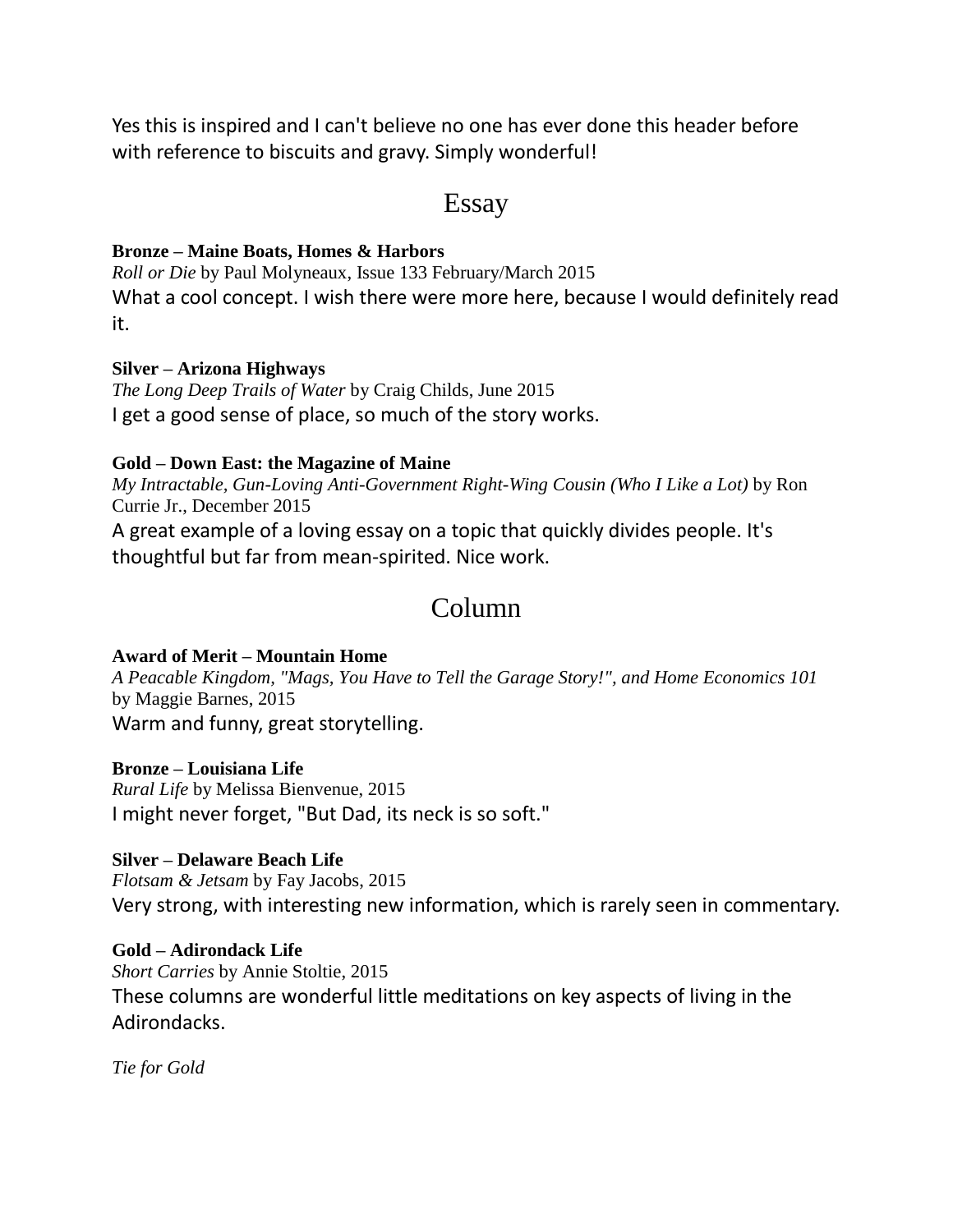#### **Gold – Arizona Highways**

*Editor's Letter* by Robert Stieve, 2015 Great details grab the attention from the start. It's like I can see the scenes.

## Magazine Writer of the Year 30,000 or less APR

### **Award of Merit – Delaware Beach Life**

Pam George for *The Big Tent, Tales From Behind the Bar, So You Want to Own a Restaurant?, In With the New, A Place at the Table*, 2015 Obviously excels at reporting sprawling, in-depth stories about local culture.

#### **Bronze – Acadiana Profile**

Will Kalec for *Houma: City of the Year, Les Artiste, Les Personnes, 2015* Unfussy and winningly straightforward. Nice handling of quotes and writerly descriptions.

#### **Silver – Missouri Life**

Ron Soodalter for *Things that Go Bump in the Night, It's Boz, Playing for Blood, The Senator from Pendergast,* 2015

Ron Soodalter is a fine reporter and writer whose work is far from ordinary.

#### **Gold – Colorado Life**

Matt Masich for *How Fort Collins Inspired Disneyland, San Luis Valley Gators, San Luis: What's New in Colorado's Oldest Town?,* 2015

Matt Masich's story selection, deep reporting and the smooth flow of his work make him the clear choice as Magazine Writer of the Year.

## Magazine Writer of the Year 30,000 or more APR

## **Award of Merit – Nebraska Life**

Alan J. Bartels, 2015 Alan J. Bartels has a gift for teasing out anecdotes, folklore, and valuable recollections from his sources.

## **Bronze – Texas Highways**

Matt Joyce, 2015 Well paced. Funny historical anecdote. It's a well-delivered article for such a simple topic.

#### **Silver – Arizona Highways**

Annette McGivney for *Scouting trip, Rachel Tso, Sifting Through the Ashes, For Land's Sake, Ba'cho,* 2015 She makes every story deeply personal, bringing each of her subjects alive on the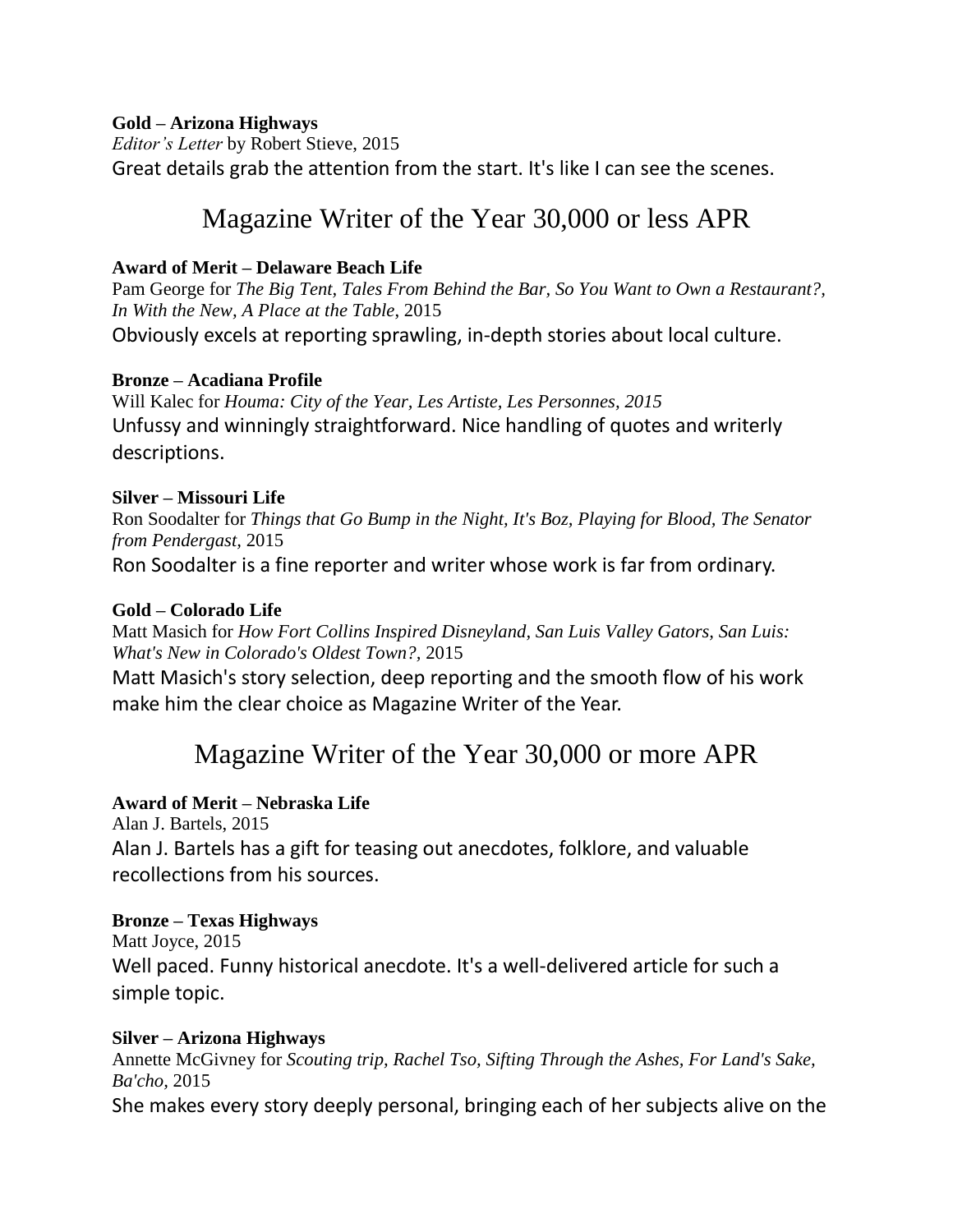page, and bringing the reader into her world.

## **Gold – New Mexico Magazine**

David Pike for *Queen for a Day; The Answer Man; Carrizozo Renaissance; Unhurried in Hachita*, 2015

Great topics, intriguing characters and stories told with warm detail and obvious appreciation for setting, place, atmosphere, and vivid authenticity.

## Single Photo

#### **Award of Merit – Acadiana Profile**

*Seafood Hotspots: Hawk's Boiled Crawfish* by Danley Romero, April/May 2015 Great composition and colours. As a fan of Crawfish this makes me want to get some fast!

#### **Award of Merit – Texas Highways**

*Scenic Route: Bluebonnets at Night, Turkey Bend* by Rob Greebon, April 2015 A beautiful, calming shot that captures the time of day perfectly. Love the colour palette.

#### **Bronze – Kansas!**

*Hope Springs Eternal* by Doug Stremel, 2015 My favorite part is the sparks coming from under the horse's foot.

#### **Silver – Adirondack Life**

*One Square Mile of Hope* by Nancie Battaglia, March/April 2015 This is fantastic! I love the composition and colours. The skill to capture the image with such clarity is commendable.

## **Gold – Arizona Highways**

*Let There Be Light* by Ben Coan, October 2015 Amazing image! The composition and lighting effects are magical. The colours work well together to create a mystical atmosphere. Exceptional!

## Photo Series 30,000 or less APR

**Award of Merit – Wyoming Wildlife** *Small wonders* by Jessica U. Grant, September 2015

## **Award of Merit – Kansas!**

*Homegrown* by Harland J. Schuster, Fall 2015 Nice variety of shooting styles that work together. Crisp and colorful and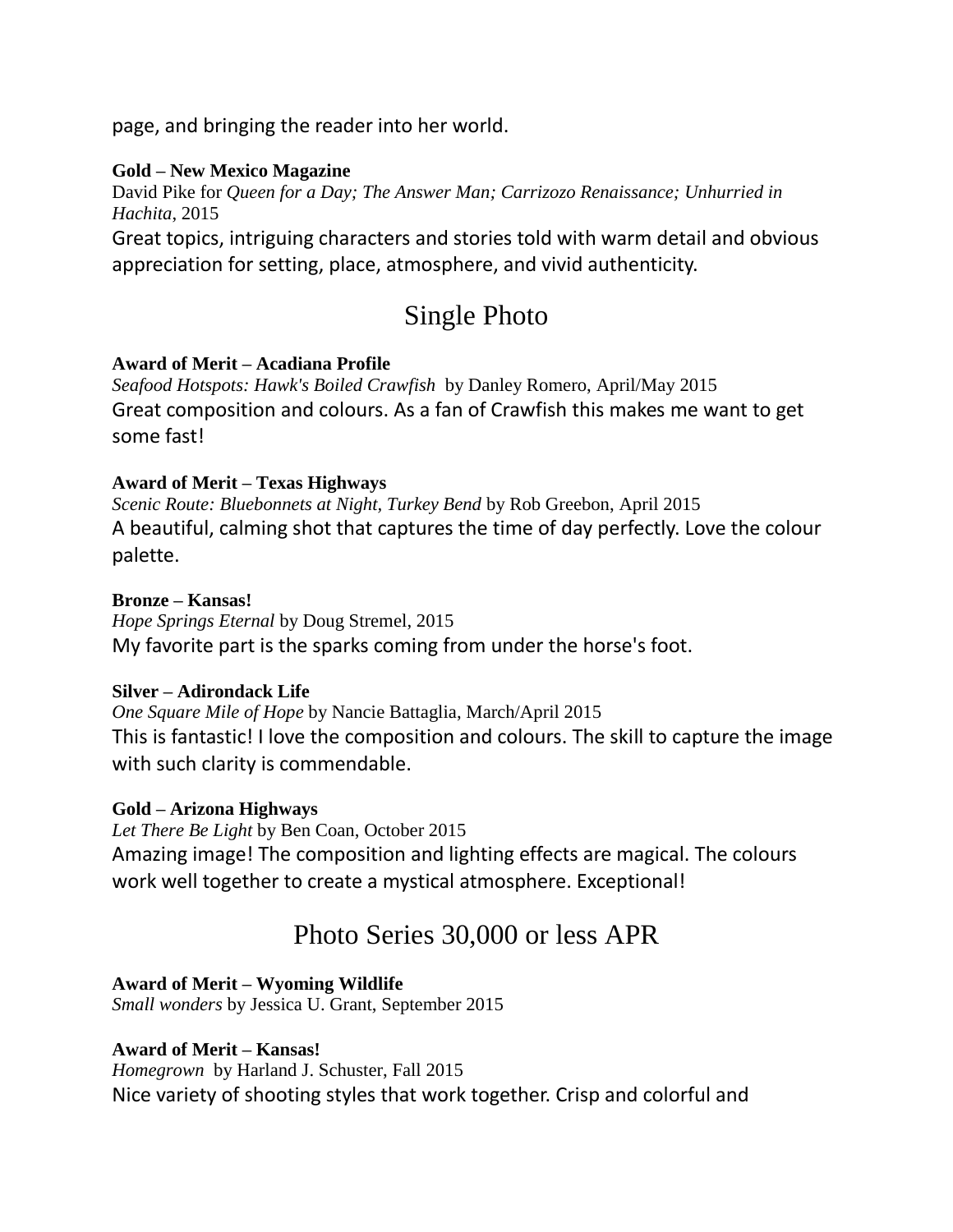compositionally interesting.

## **Bronze – Yukon, North of Ordinary**

*Managing the Herd* by Peter Mather, Fall 2015 Stunning aerial perspectives.

### **Silver – Acadiana Profile**

*Laches Pas* by Denny Culbert, December 2015 An evocative series of photographs—you can almost smell the meat.

## **Gold – albemarle: Living in Jefferson's Virginia**

*Seeing Seeds* by Robert Llewellyn, August/September 2015 Beautifully detailed and elegant photographs illustrating the wonders of seeds.

## Photo Series 30,000 or more APR

#### **Award of Merit – Mississippi Magazine**

*A Wild Shrimp Chase* by Rory Doyle, May/June 2015 Photographs are relatively simple, but visually interesting. And tell the story of the subject's lives with interest and enthusiasm.

#### **Award of Merit – Adirondack Life**

*Sugar House Creamery* by Lisa Godfrey, July/August 2015 The photos work together as a series. Interesting compositions heightened by stark black and white.

#### **Bronze – Cottage Life**

*A Whale of a Story* by Kamil Bialous, May 2015 Photography tells an interesting story, of an interesting place, in an interesting way.

#### **Silver – Down East: the Magazine of Maine**

*Buckle Up! Your Ultimate 324-Mile 3-Day 2-Night Fall Foliage Tour* by Mark Fleming, October 2015

These images bring the beauty of Fall to life.

## **Gold – Texas Highways**

*Winter Whitescapes from the West* by E. Dan Klepper, December 2015 I love the crispness of these images.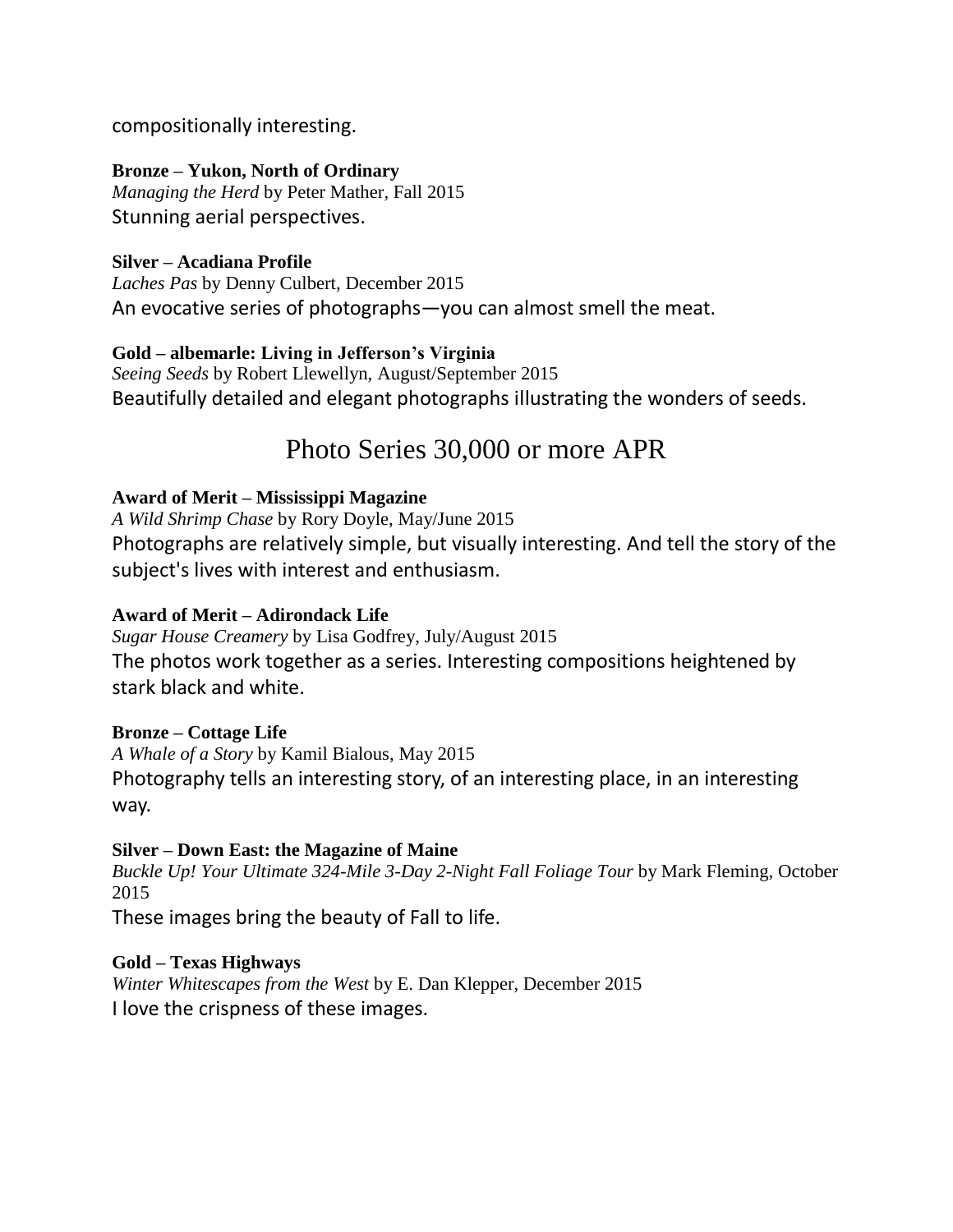## Portrait Photo

#### **Award of Merit – The Iowan**

*Iowan Icon: Bob Dorr* by Kathryn Gamble, July/Aug 2015

#### **Bronze – Texas Highways**

*Trooper James Shotwell, 9th and 10th Horse Cavalry Association, Buffalo Soldiers* by James Fraher, February 2015

The expression on his face and particularly his eyes epitomizes trust and perfectly illustrates the story.

#### **Silver – Arizona Highways**

*Table of Contents* by John Sherman, August 2015 Exquisite photo! The detail in the feathers is incredible.

#### **Gold – Adirondack Life**

*Demolition Derby* by Ben Stechschulte, March/April 2015 Within this category, I find this portrait to be the most dynamic and engaging.

## Portrait Series

### **Award of Merit – Cottage Life**

*Lake Effect* by Edward Pond, Early Summer 2015 Whole series does a great job of portraying different views of the lifestyle of the subject. Very interesting.

**Award of Merit – Texas Highways** *Extraordinary Texans* by Will van Overbeek, September 2015

#### **Bronze – Acadiana Profile**

*The Business of Fun* by Danley Romero, June/July 2015 Definitely fun, and subjects are portrayed well. Direction of non-model subjects is very good.

#### **Silver – Arizona Highways**

*Their Souls Blend in a Soft Whisper* by Scott Baxter, March 2015 Simple photos have a lot of personality, and expression.

#### **Gold – Yukon, North of Ordinary**

*Stories to Tell* by GBP Creative, Summer 2015 I love the simplicity on white with the strong color and contrast. Each image seems to capture the personality of the subject.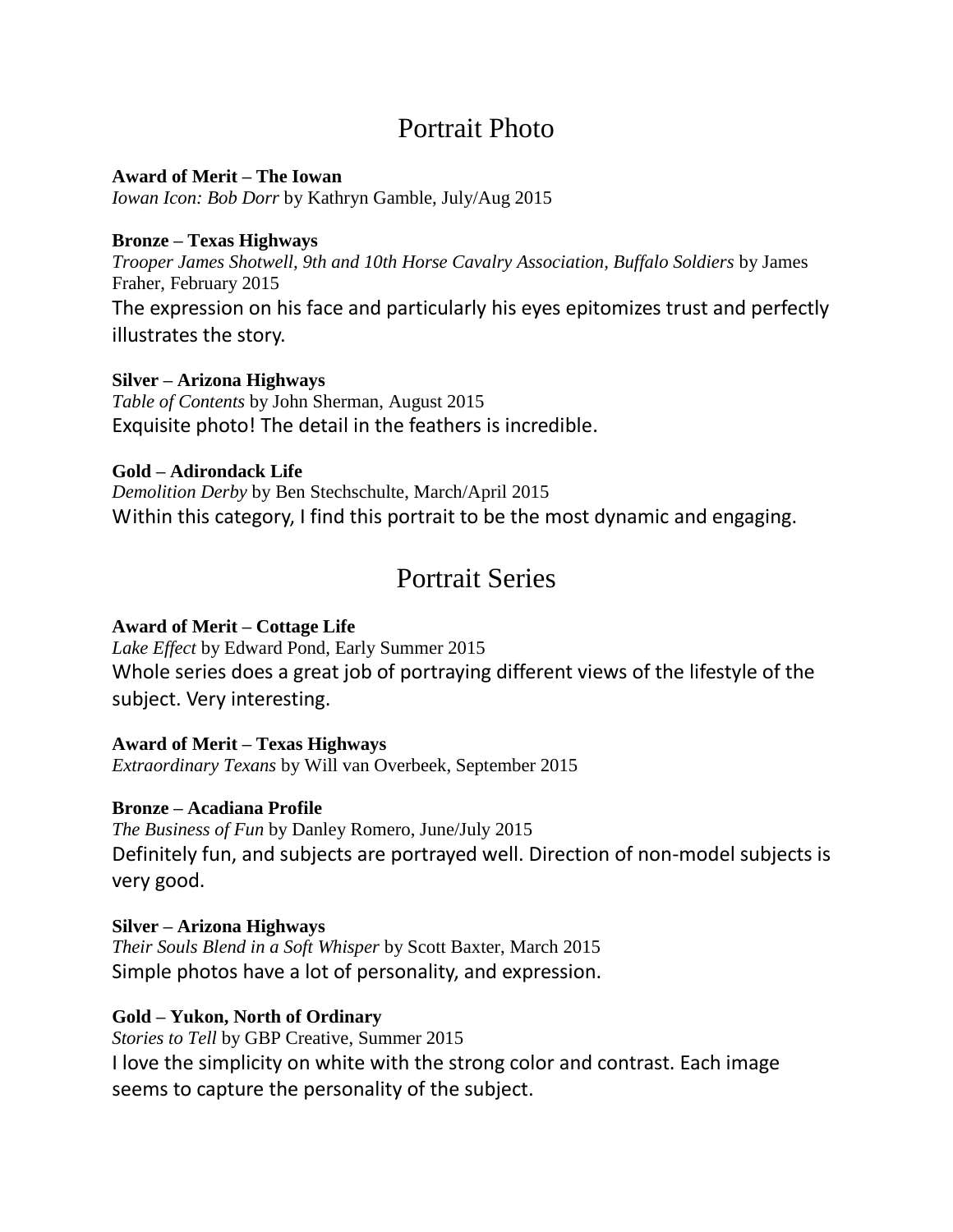## Magazine Photographer of the Year 30,000 or less APR

#### **Bronze – Colorado Life**

Joshua Hardin for *San Luis, What's New in Colorado's Oldest Town, Rocky Ford Watermelons, Peak Pixels*, 2015

#### **Silver – Missouri Life** Harry Katz for *Resilience in Practice, Keeper of the Cave, Staring Down the Barrel*, 2015

#### **Gold – Acadiana Profile**

Denny Culbert for *Lache Pas; 6 Sporting Spots; Best New Restaurants, 2015* Denny has a knack for capturing a specific moment and mood while also considering lighting and composition.

## Magazine Photographer of the Year 30,000 or more APR

#### **Bronze – Saltscapes**

Dave Brosha for *Seeing in Black and White,* July/August 2015 These photos evoke a wonderful sense of mood and emotion.

#### **Silver – Texas Highways**

E. Dan Klepper, 2015 The photography expresses affection and relationship with subjects and landscape.

#### **Gold – Arizona Highways**

David Muench for *7 Decades of David Muench*, December 2015 These photographs speak volumes about the photographer's deep understanding of these beautiful and scenic environments.

## Graphic

**Bronze – Texas Highways** *The Dallas Bar-B-Que Renaissance* by Mark Mahorsky, April 2015

#### **Silver – Adirondack Life**

*Anna Bond's Adirondack Summer Sketchbook* by Anna Bond, July/August 2015 Lovely, whimsical, painterly illustration style.

## **Gold – Arizona Highways**

*On the Road Again* by Eric Hanson, May 2015 Fun and energetic with just the right amount of "rough around the edges"—the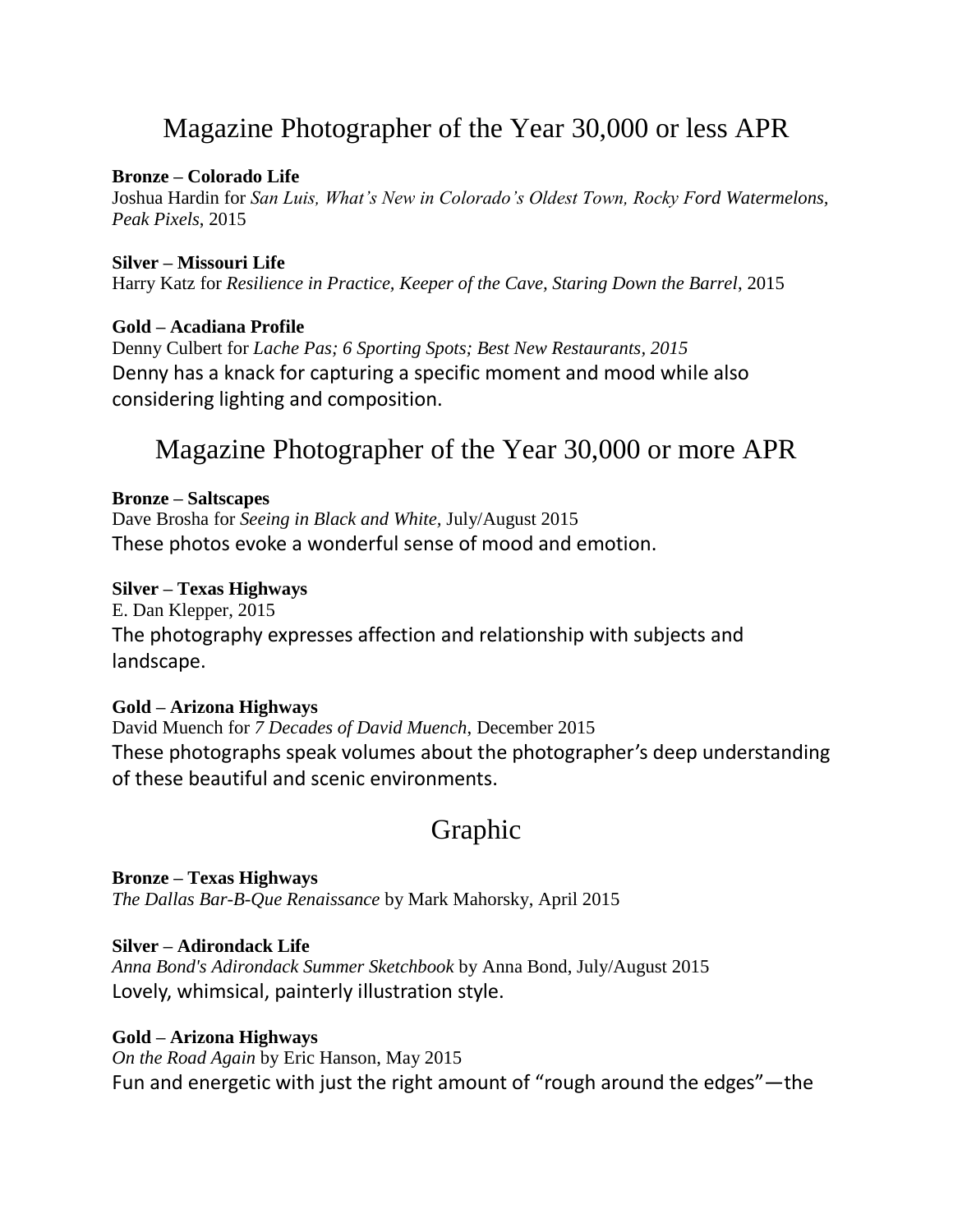loose, unrefined style feels real and authentic and totally unpretentious.

## **Illustration**

## **Award of Merit – Missouri Life**

*It's Boz!* by Meredith Wilson, December 2015 Gorgeous. Distinct. Tells a story, and powerfully directs the viewers eye with subtle cues.

## **Award of Merit – Cottage Life**

*Who's That Man?* by Ben Clarkson, Summer 2015 Amazing. Compelling. Beautiful. I would happily look at these all day, and enjoy the weird quirky way that they tell their story.

## **Bronze – Adirondack Life**

*Manhunt* by David Junkin, November/December 2015 Dramatic and original! Great use of collage to incorporate the important elements of the story.

## **Silver – Arizona Highways**

*Of Prehistoric Proportions* by Jon Foster, May 2015 Evocative, beautiful, perfectly illustrates the story, and effectively accommodates the needs of the article.

## **Gold – Texas Highways**

*Escape the Heat & Love the Nightlife* by Matthew Baldwin, MOLO, Scott Wetterschneider, Shinbone Creative, August 2015 Unique, fun, appealing and engaging.

# Art Direction of a Single Story 30,000 or less APR

## **Award of Merit – Arizona Wildlife Views**

*At the Water's Edge* by Cecilia Carpenter, May/June 2015

## **Bronze – Missouri Life**

*Playing for Blood* by Andrew Barton, Tom Sullivan, Sarah Herrera, August 2015

**Silver – albemarle magazine** *Seeing Seeds* by Michael Fitts, Alison Dickie, Robert Llewellyn, Eden Weathersby, August/September 2015 Clean type complements and features the exquisite photography. Clean, crisp and sculptural.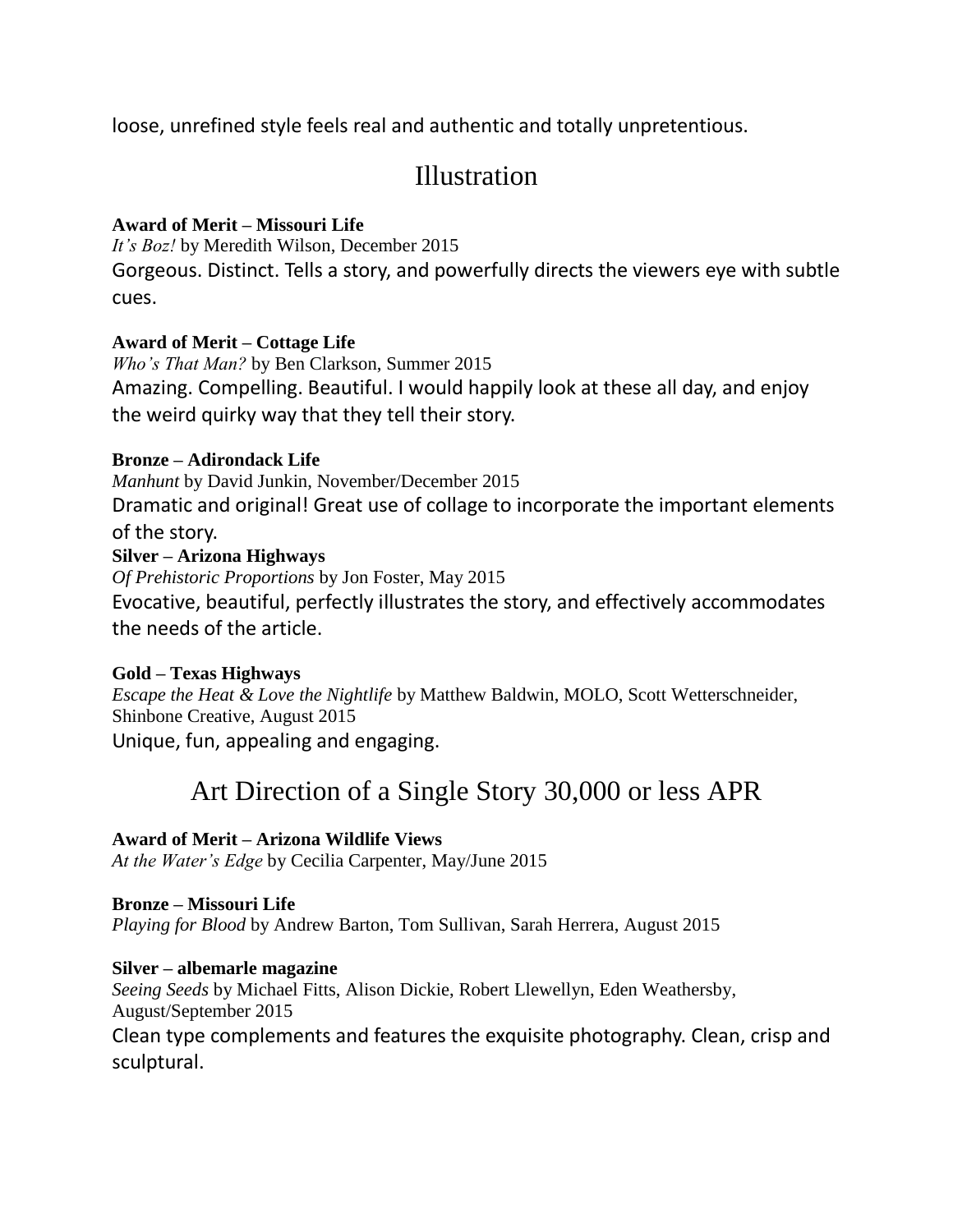#### **Gold – Acadiana Profile**

*Garden Fresh* by Sarah George, February/March 2015 Spot-on food and prop styling—looks delicious!

## Art Direction of a Single Story 30,000 or more APR

#### **Award of Merit – Arizona Highways**

*The Blue* by Barbara Glynn Denney, Keith Whitney, Jeff Kida, July 2015 Gorgeous photography.

#### **Award of Merit – Cottage Life**

*The Lake That Wouldn't Be* by Kim Zagar, Spring 2015 Love the strange fully justified type in the titles.

#### **Award of Merit – Adirondack Life**

*Jazzing Up Lake George* by Kelly Hofschneider, September/October 2015 Very nice! Love the CMYK colour palette and the contrast between the black and white photos and the monochromatic overlays.

#### **Bronze – Texas Highways**

*Lakes, Sweet Lakes* by Mark Mahorsky, Jane Wu, Brandon Jakobeit, July 2015 Great use of rustic elements to support the subject matter. Expert attention to details, both typographically and within the visuals.

#### **Silver – Louisiana Life**

*A Fresh Take on Nostalgic Recipes* by Sarah George, March/April 2015 Beautifully planned and executed photography matching perfectly with the content.

#### **Gold – Arkansas Life**

*Best of 2015* by Kelley Lane and Arshia Khan, August 2015 Beautiful layout and art direction! Love the section titles-beautiful typography.

## Overall Art Direction 30,000 or less APR

#### **Bronze – Delaware Beach Life**

Terry Plowman, Tessa Lingo, Kevin Fleming, Scott Nathan, Carolyn Watson, Rob Waters, Ashley Dawson, Laura Navarre, 2015

#### **Silver – Missouri Life**

Andrew Barton, Thomas Sullivan, Sarah Herrera, 2015 Fun, fresh typography and clever layout juxtaposed with engaging photography.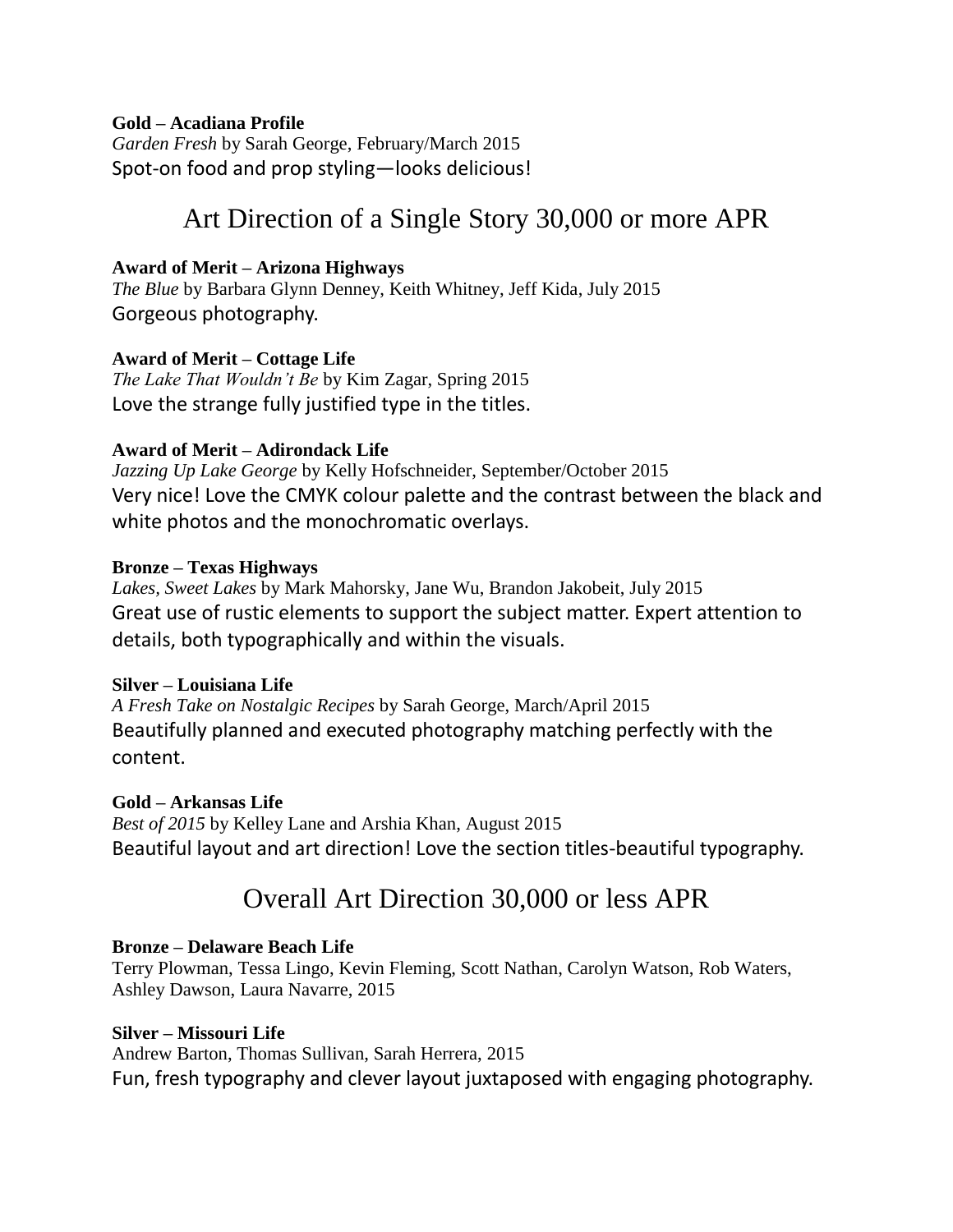**Gold – Acadiana Profile**

Sarah George, 2015 Chic and polished. Gorgeous photos and sleek layout.

# Overall Art Direction 30,000 or more APR

## **Award of Merit – New Mexico Magazine**

Edie Dillman, 2015 Typography is simple and effective. Feature titles are fun and creative.

## **Bronze – Adirondack Life**

Kelly Hofschneider, 2015 Beautiful and striking photography coupled with clean, fun and sophisticated typography make this magazine experience insightful as well as memorable.

## **Silver – Texas Highways**

Mark Mahorsky, Jane Wu, Brandon Jakobeit, Kirsti Harms, 2015 The use of typography in this magazine elevates the reader's experience to a whole new level. Bright colors are relevant and appropriate styles bring each page to life.

## **Gold – Cottage Life**

Kim Zagar, 2015

The fun and energetic colors combine with the bold typography to create a visual experience that is both interesting and relevant. The beautiful photography, illustration, and other graphic elements provide wonderful visual entry points throughout the magazine.

## Department

**Award of Merit – Adirondack Life** *Northern Lights* by Elizabeth Folwell, Niki Kourofsky, Annie Stoltie, 2015

## **Bronze – Arizona Highways**

*The Journal* by Robert Stieve, Kelly Vaughn Kramer, Noah Austin, Jeff Kida, Barbara Glynn Denney, Keith Whitney, 2015 Vibrant and packed with information. There's a lot to like here, and the photo

selection is excellent.

**Silver – Cottage Life** *Feast* by Penny Caldwell, Kim Zagar, Martin Zibauer, Vicki Hornsby, 2015 Nice art direction—the photography is strong and graphic (and mouth-watering!).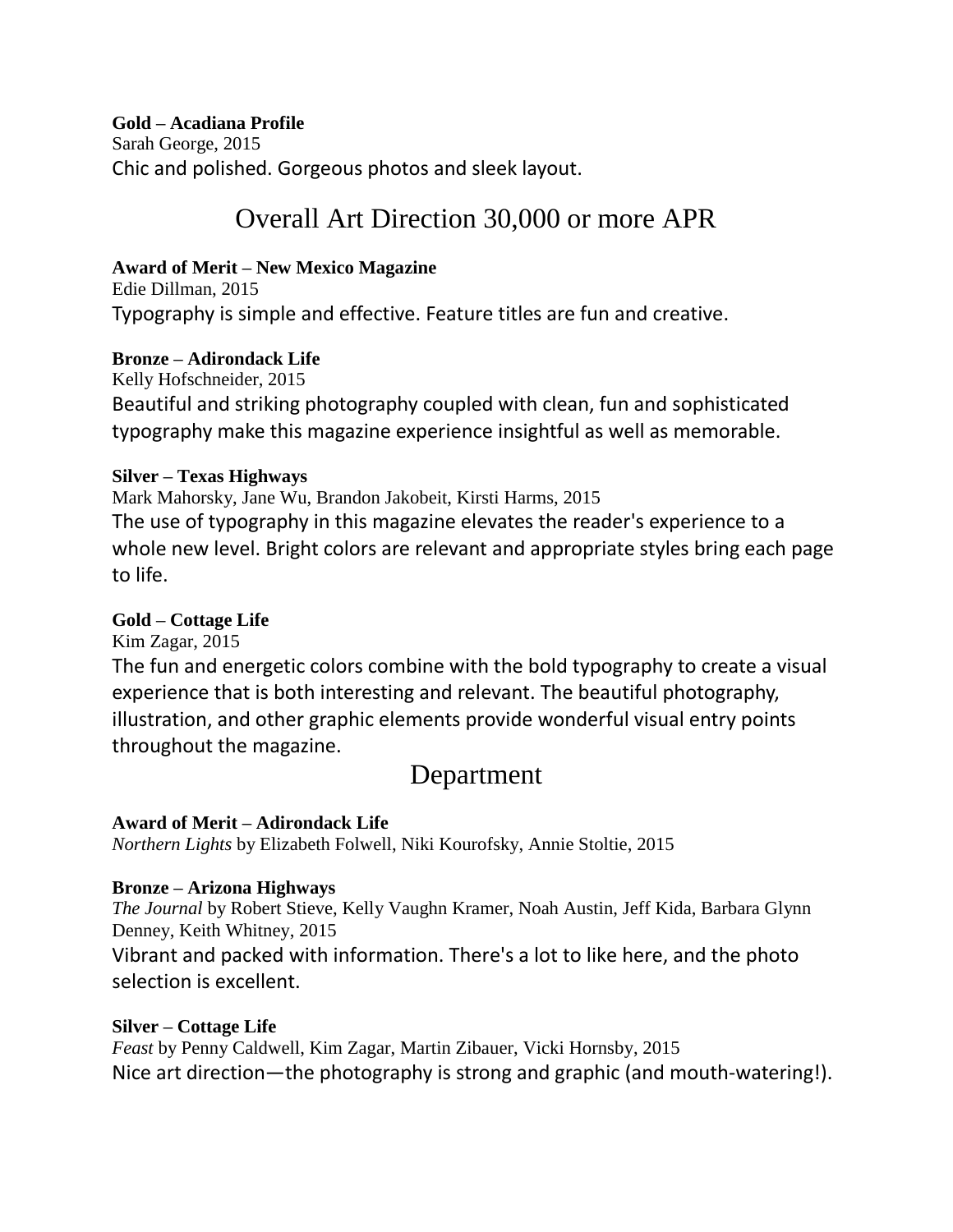#### **Gold – Texas Highways**

*Drive* by Lori Moffatt, Jane Wu, Matt Joyce, Mark Mahorsky, Brandon Jakobeit, Jill Lawless, 2015

You can see the thought and care that's put into each of these stories. This work is inviting and informative and gives readers the most important piece of information before moving on. The writing is pitch-perfect.

# Food Feature

## **Award of Merit – Arizona Wildlife Views**

*Drink with a Fish* by Johnathan O'Dell, Cecelia Carpenter, Heidi Rayment, Julie Hammonds, Madeline Gaffney, May/June 2015 Simply but effectively told. A pleasure to read. Nice design.

## **Award of Merit – Texas Highways**

*The Dallas Bar-B-Que Renaissance* by John Lumpkin, April 2015 Solidly-written. Excellent photos and design.

#### **Bronze – Louisiana Life**

*The Lighter Sides* by Stanley Dry and Eugenia Uhl, November/December 2015 Beautifully styled, photographed, and designed. An excellent service/lifestyle feature pegged to what everyone enjoys most about holiday meals—the sides!

## **Silver – British Columbia Magazine**

*Taste of Summer Special* by David Webb, John Lee, Desiree Miller, Jane Zatylny, Joe Wiebe, Summer 2015

A hugely useful resource for the local community in finding the best food experiences of the growing season. Well done.

#### **Gold – Arkansas Life**

*How to Eat Like an Arkansan* by Arshia Khan, Kelley Lane, Katie Bridges, Jordan P. Hickey, Nicholas Hunt, Shea Stewart, Emily Van Zandt, April 2015

Beautifully conceived and executed, including top-notch images and design and write-ups full of wit and verve. First rate!

# Special Focus

## **Award of Merit – Adirondack Life**

*The 2015 Photography Issue* by Kelly Hofschneider, Annie Stoltie, Elizabeth Folwell, Lisa Bramen, Niki Kourofsky, March/April 2015

Consistent application of the theme, with an interesting variety. Fun read, beautiful images, plus usable information.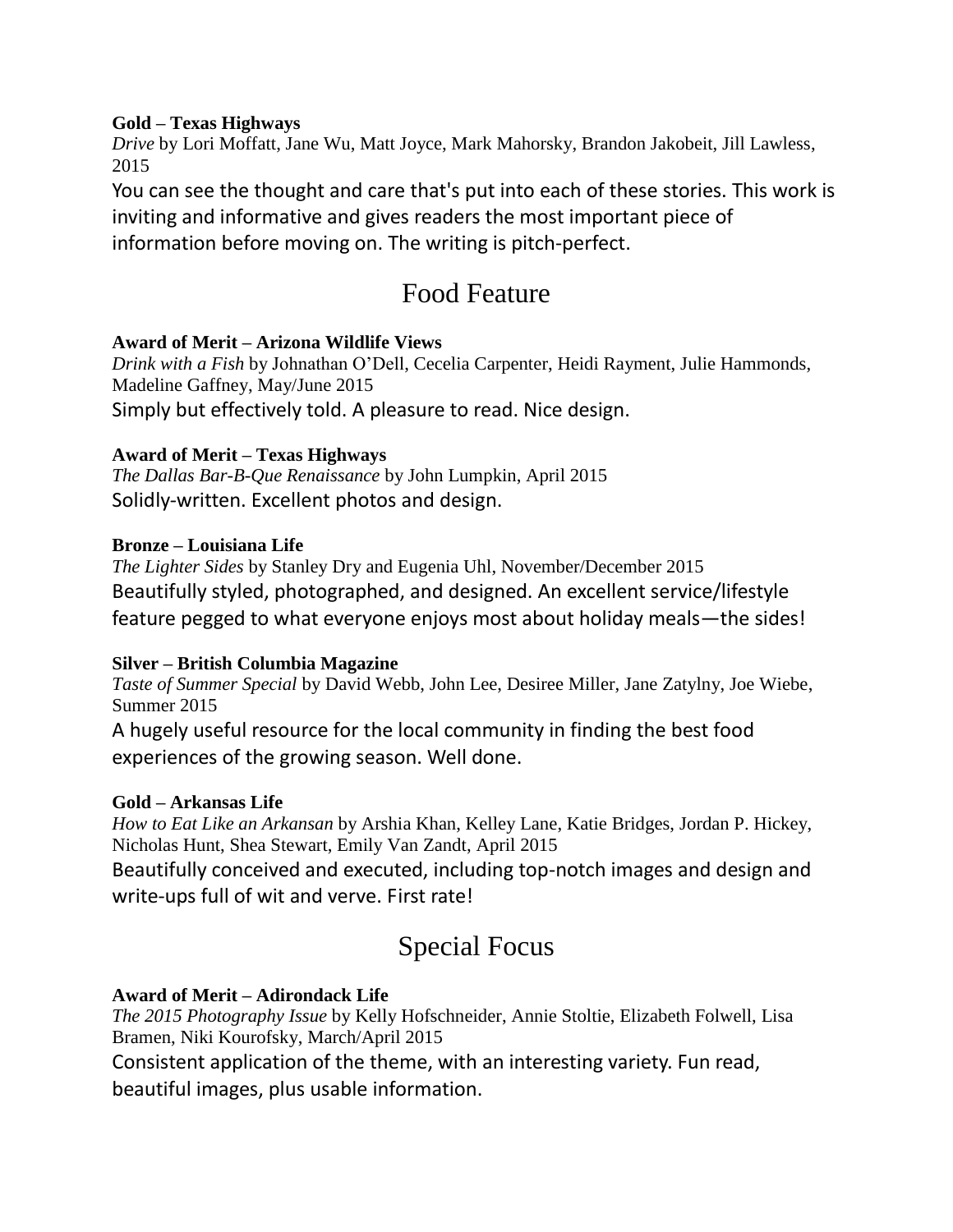#### **Bronze – Texas Highways**

*Comfort Food* by Mark Mahorsky, Jill Lawless, Lori Moffatt, Matt Joyce, Julie Stratton, Brandon Jakobeit, Jane Wu, Lois Rodriguez, Cindy Newsom, June Naylor, Robb Walsh, Will van Overbeek, Kevin Stillman, Michael Amador, November 2015 I know barbecue is your thing, Texas, but my goodness those pies...

#### **Silver – Arkansas Life**

*Delta Dawn* by Katie Bridges, Jordan P. Hickey, Emily Van Zandt, Kelley Lane, Arshia Khan, May 2015

An interesting take on a unique subject coupled with beautiful photographs and brilliant and relevant typography make for an inspiring and praise worthy experience.

#### **Gold – Arizona Highways**

*Special 90th Anniversary Issue, A Look Back at our First Nine Decades* by Robert Stieve, Kelly Vaughn Kramer, Noah Austin, Jeff Kida, Barbara Glynn Denney, Keith Whitney, April 2015 Boy, this issue really stands out! Not many magazines reach 90 years and have such a rich history, both as a magazine and as a cultural witness.

## Annual Publication

#### **Bronze – Lake Superior**

#### *Lake Superior Travel Guide*, 2015

This magazine covers a wonderful part of our nations.

#### **Silver – Kansas!**

*Kansas Outdoors* by Andrea Etzel, Katy Ibsen, Shelly Bryant, Jenni Leiste, 2015 Engaging content, elegantly presented. Some really lovely design details employed.

## **Gold – Texas Highways**

*Texas Highways State Travel Guide,* 2015 Everything is bigger in Texas, including this travel guide. Every page of this publication screams "professionally done."

## Cover 30,000 or less APR

## **Award of Merit – Delaware Beach Life**

*Silhouetted Lighthouse May 2015* by Marc Clery

Visually this is a successful cover. The silhouetted lighthouse evokes a feeling of home; the palette is appealing, the type easy to read.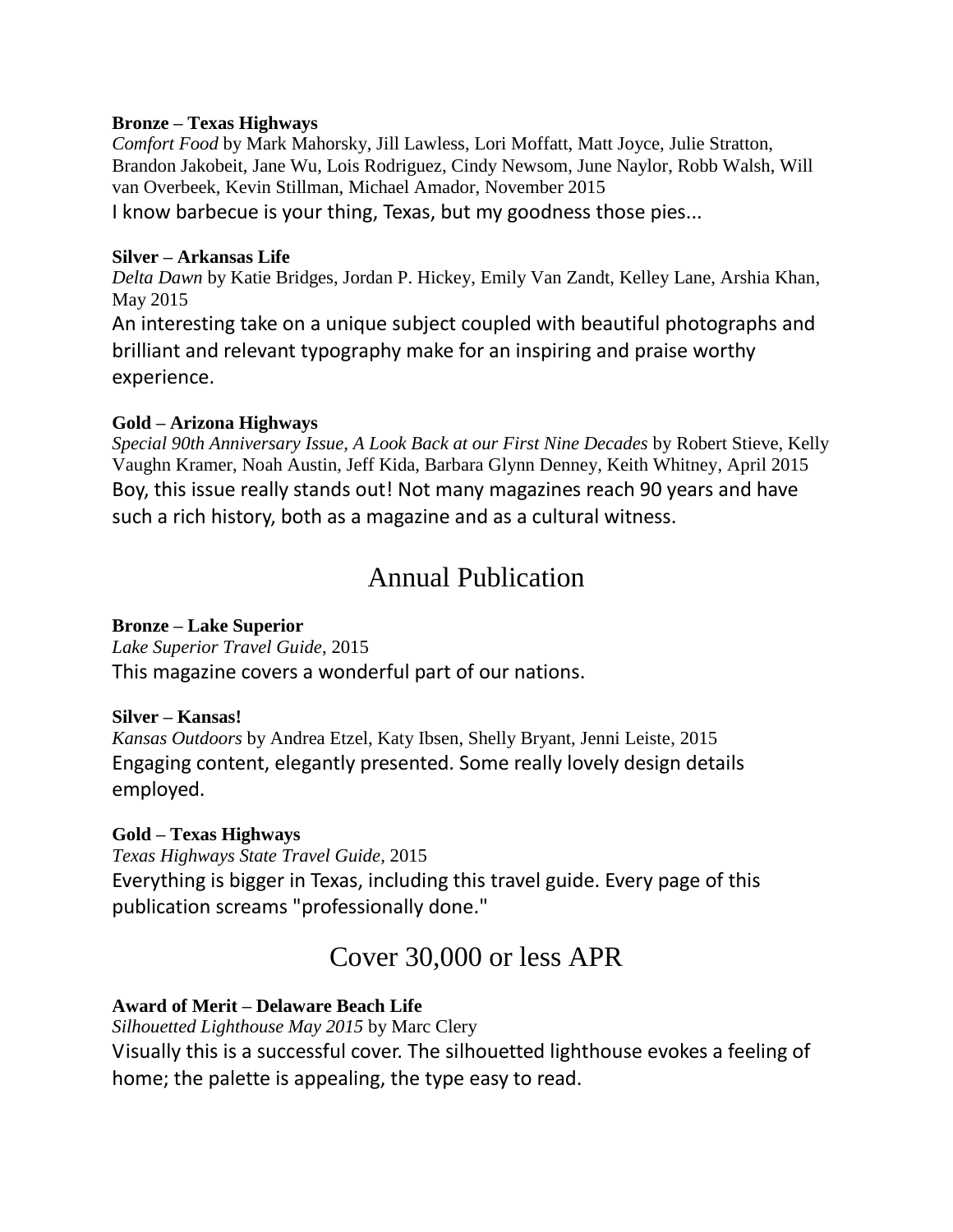#### **Bronze –Missouri Life**

*August 2015* by Andrew Barton, Jonas Weir, Sarah Herrera, Thomas Sullivan Loved this. Fun, playful design and type, engaging coverlines, and a clear sense of the mag's identity.

#### **Silver – Kansas!**

*The Road Trip Issue Summer 2015* by Andrea Etzel, Katy Ibsen, Shelly Bryant, Doug Stremel. 2015

Great composition! Love the colour palette and the incorporation of little sketchy elements. Nicely done.

## **Gold – Yukon, North of Ordinary**

*Summer 2015* by GBP Creative Great photography, vibrant cover with lots going on but doesn't feel cluttered.

## Cover 30,000 or more APR

## **Award of Merit – British Columbia Magazine**

*Fall 2015* by Arran Yates and Dale Miller Evocative image complemented by judiciously placed coverlines and buttons.

## **Award of Merit – Arizona Highways**

*Salt River Canyon November 2015* by Barbara Glynn Denney, Robert Stieve, Jeff Kida Rich and restful photography complemented by simple typography.

## **Award of Merit – Cottage Life**

*Early Summer 2015* by Kim Zagar and Penny Caldwell

Lively colours, fun photo - captures the spirit of summer.

## **Bronze – Nebraska Life**

*Grain Elevator May/June 2015* by Alan J. Bartels, Christopher Amundson, Angela Amundson, Tannon Asche Love this, definitely one of my favorites of the group. Super clean, nice lines,

framed well, amazing colours.

## **Silver – Texas Highways**

*Lakes July 2015 by* Mark Mahorsky, Joan Henderson, Brandon Jakobeit, Jill Lawless, Jane Wu, Lori Moffatt, Matt Joyce, Matt Wetzler, Dave Shafer Clean and modern layout and use of typography. Love the contrasting colour palette. Very nice job.

## **Gold – Mississippi Magazine**

*May/June 2015* by Barbara Glynn Denney Beautiful photography glorifies local watermen in style. Clean, uncluttered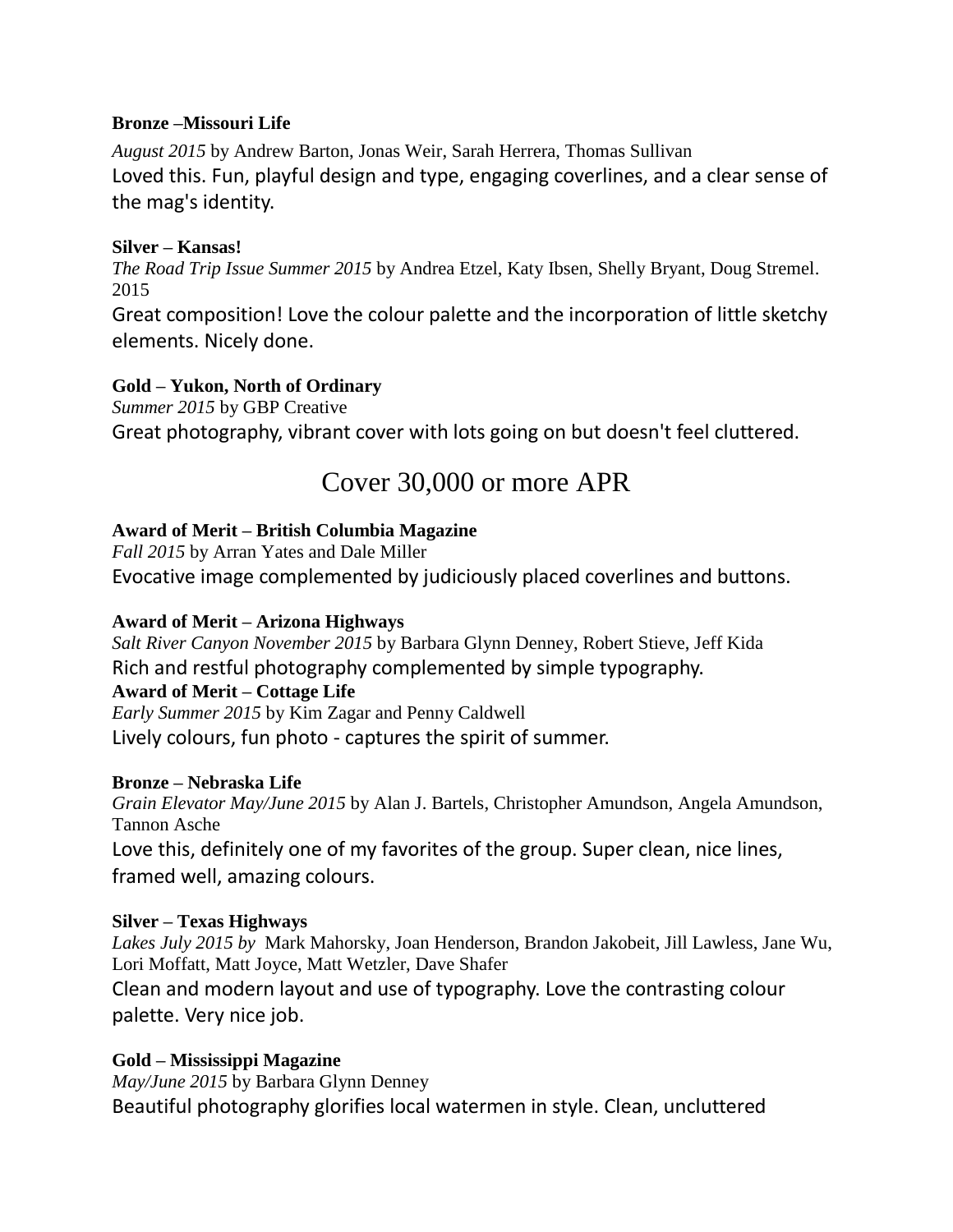composition complements rather than competes for attention. Well done.

# Companion Website

#### **Bronze – Missouri Life**

www.missourilife.com by Jonas Weir, Sarah Herrera, Harry Katz, 2015

#### **Silver – Arizona Highways**

www.arizonahighways.com by Victoria J. Snow, Robert Stieve, Kelly Vaughn Kramer, Noah Austin, Jeff Kida, Barbara Glynn Denney, Keith Whitney, 2015

#### **Gold – Texas Highways**

www.texashighways.com by Lois Rodriguez, Matt Wetzler, Matt Joyce, Mark Mahorsky, Erin Inks, Jane Wu, Brandon Jakobeit, Lori Moffatt, Jill Lawless, Katy Venable, Andrea Lin, 2015